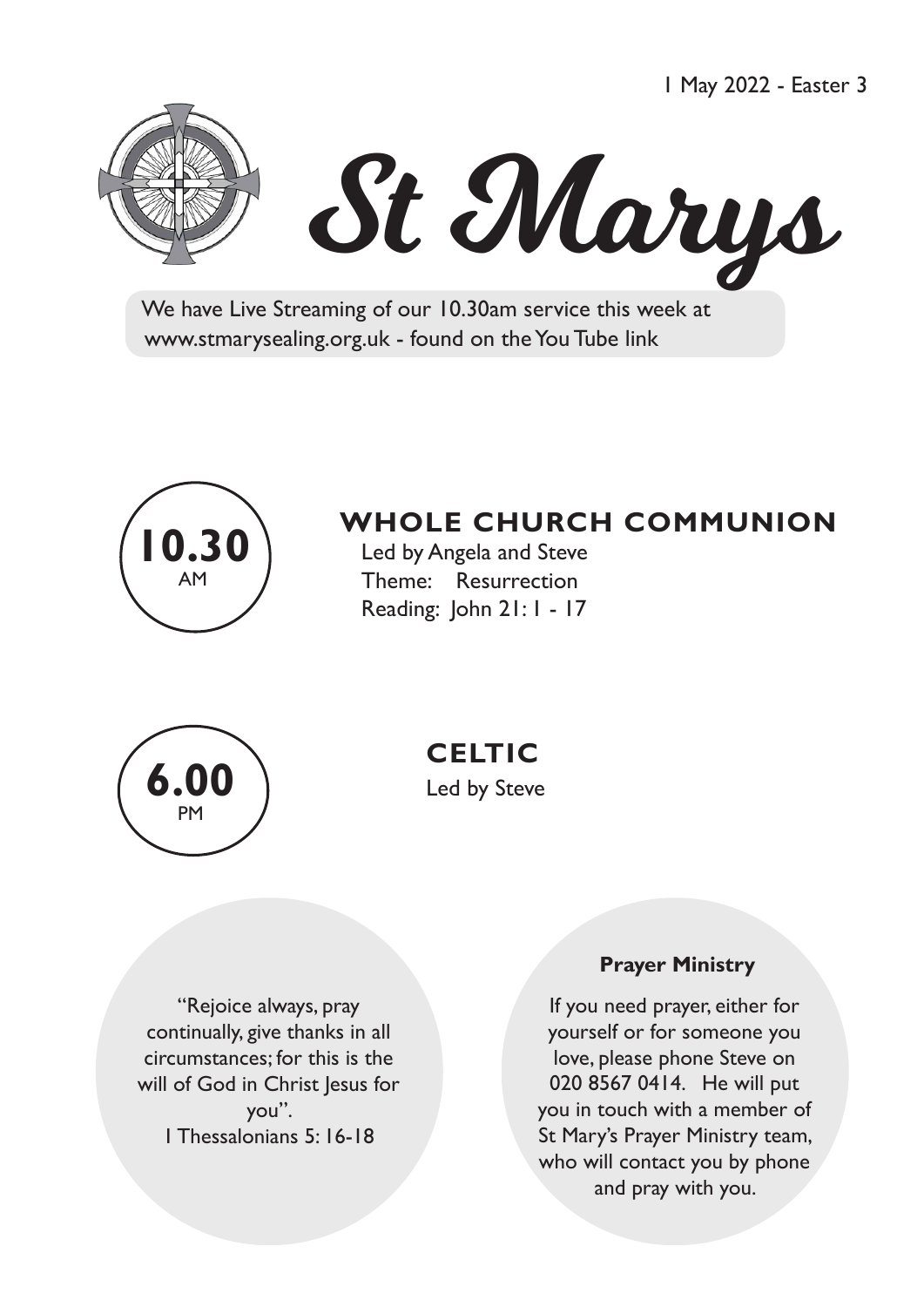### **Annual Parochial Church Meeting on Sunday 22 May.**

The APCM is an important event in the life of our Church Family involving amongst other things the election of members of the Parochial Church Council (PCC) and Churchwardens. If you are interested in going on the PCC or being able to vote for people to go on the PCC, you will need to be on the electoral roll.

The PCC is charged with "Promoting in the parish the whole mission of the Church, pastoral, evangelistic, social, and ecumenical." As Charity Trustees, PCC members working with the vicar have responsibility for ensuring St Mary's is well run, is solvent and is delivering on our God given mission. Honestly, it is not as scary as it sounds and is very rewarding. There is also the option to be part of the leadership of St Mary's by joining committees or groups reporting to the PCC.

 If you wish to find out more, please contact the PCC SecretaryWei Hei (weihei.kipling@talktalk.net) – the final PCC meeting before the APCM will be on Monday 25 April at 8pm if you would like to attend a meeting before making a decision.

First Tuesdays for an Hour of Prayer for the Parish, for St. Mary's and for God's work among us and through us. Next one is **May 3**  in the **Polygon 8 - 9pm.** All welcome



The Afghanistan appeal has now reached £5,780.63 due to Gift Aid and a substantial donation. This has been sent to Tear Fund to use in Afghanistan. Thank you St. Marys.

**South Ealing Community Food Cupboard (SECFC)** is now operating in the old vestry and flower room, access from outside; 1 - 3 pm on Mondays **(except bank holidays).** The SEC Food Cupboard is set up to reduce waste. Volunteers receive or collect surplus food from the supermarkets that would otherwise go to landfill (e.g. via Felix Project) and makes it available to anyone and everyone from the local area. The SEC Food Cupboard is available to all – it's aim is purely to reduce waste and associated carbon emissions and everyone can help with that. Always Free! Do support this project by coming and taking away good quality free food. Steve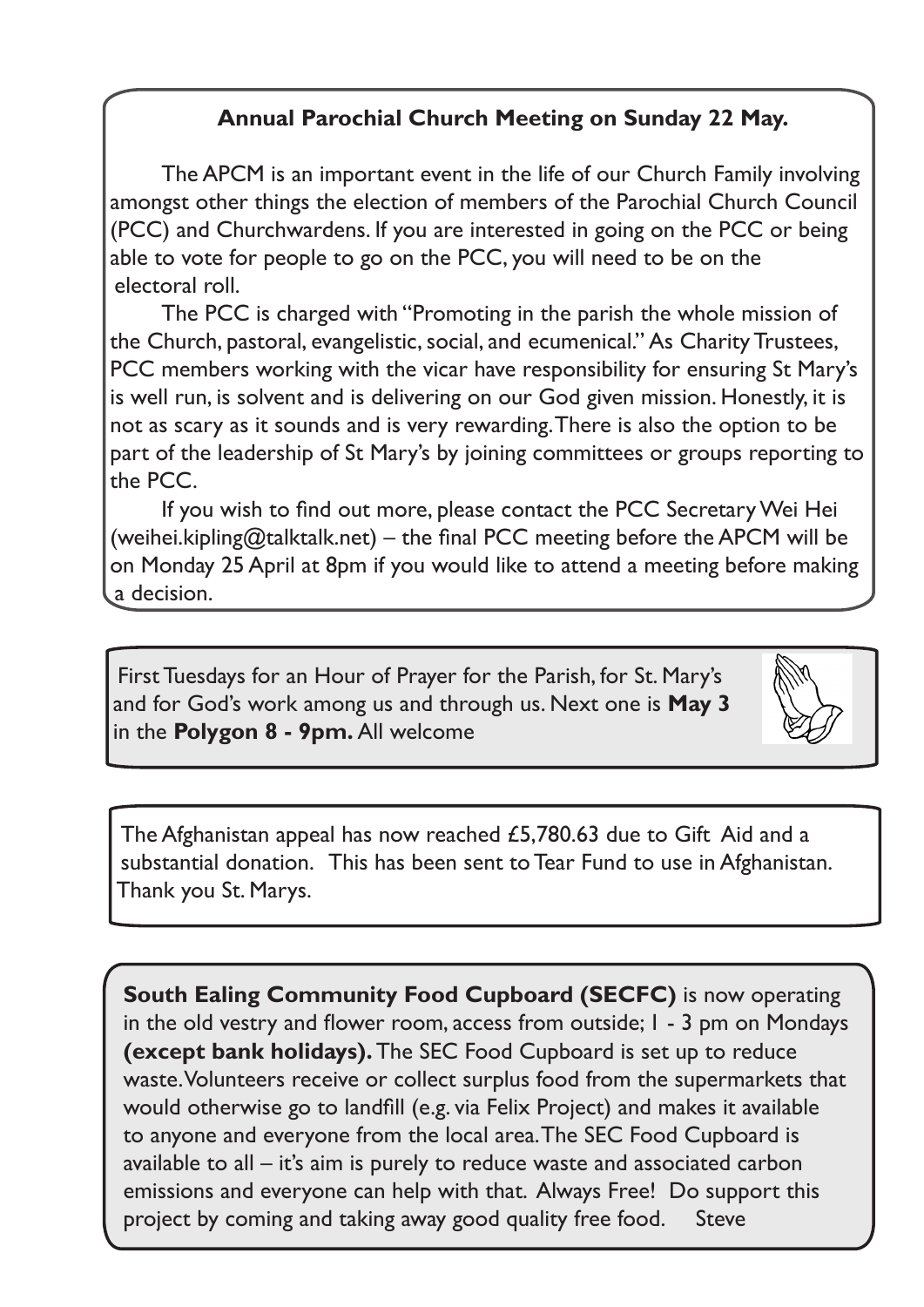A large part of St. Mary's Church Garden is now beautifully cleared of overgrowth and we are in need of many plants to fill the space. We want to turn this into a nature garden with plants that benefit the local wildlife wherever possible and a place for the community to enjoy.

If you have any surplus garden shrubs, perennial plants and bulbs, ferns or grasses or cuttings that you have cultivated, we would love to have them. Please see poster on the noticeboard for some suggestions of plants needed.

Our next working session is **Sat May 7 from 10am - 12noon.** 

Ealing Churches winter night shelter, invites any helpers/volunteers to a Thanksgiving and Prayer evening on Tuesday 10th May; 7.15 – 8.45pm at Haven Green Baptist Church, Castlebar Road, Ealing W5 2UP. Join us as we share our experiences of running a new sort of shelter this year, and to pray for our guests. Please do let me know if you can come. You can email me back (office@ecwns.org.uk) or send me a text message on 07930 378 263. Yvonne Fletcher, ECWNS Administrator

> Christian Aid week starts on Sunday 15 May. St Stephen's church are holding a 'Concert from CORO on Sunday 22 May with tea afterwards. Free entry with all donations going to Christian Aid. Help us turn hunger into hope.

Our next weekend at the Soup Kitchen will be on Saturday 21 and Sunday 22 May. If you can offer any help please contact Angela Hailstone on 07812 807531.



:hristian

## **PLEASE PRAY OR GIVE THANKS FOR …**

- all those ill in body or spirit, lonely, depressed or recently bereaved.
- Viv, husband of Hazel Neaverson, still in hospital.
- all couples preparing for their weddings, especially the 6 couples we are reading banns of marriage for.
- Jan Saunders and family, following the death of Peter. His thanksgiving service will take place on Tuesday 3 May at 3.30pm following a family cremation.

 *Please let the church office know if you would like a prayer request.*